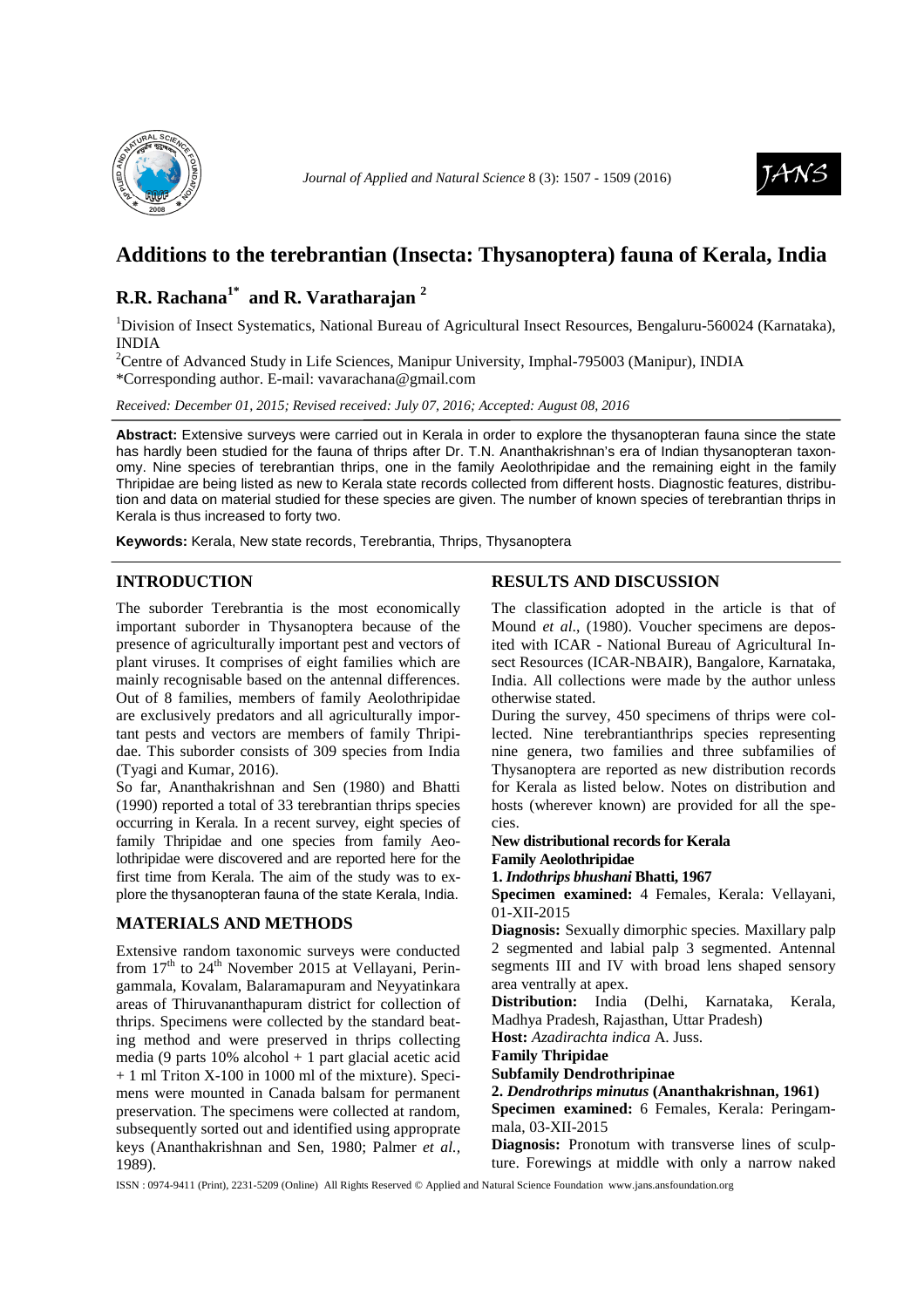area bearing transverse wrinkles instead of microtrichia, rest of the surface covered with microtrichia and with 28--29 costal setae and lower vein without setae. Sides of abdominal terga II-VIII partIy reticulate and partly with longitudinal lines.

**Distribution:** India (Karnataka, Kerala, Madhya Pradesh, Uttar Pradesh)

#### **Subfamily Sericothripinae**

**3.** *Neohydatothrips gracilipes* **(Hood, 1924)** 

**Specimen examined:** 5 Females, Kerala: Peringammala, 07- XII -2015

**Diagnosis:** Both sexes are macropterous. Body and legs mainly yellow, tergites II–VII with dark antecostal line and brown shadings anterolaterally. Ocellar triangle, pronotal median area and pteronota weakly shaded brown. Ocellar setae III close together behind fore ocellus; three pairs of postocular setae, median pair long and arising laterally. Pronotal sculpture mainly transverse, blotch weakly defined. Metanotum with irregular linear sculpture, without markings between the main lines. Tergites II–VI with no marginal comb medially. Sternites with discal microtrichia extending fully across median area of II–VI, posterior margins with long microtrichia; sternite VII medially with neither discal nor marginal microtrichia.

**Distribution:** India (Chandigarh, Delhi, Karnataka, Kerala, Tamil Nadu), Costa Rica, Hawaii, Jamaica, Mexico, Texas, Trinidad

**Host:** *Achyranthes aspera* L.

**Subfamily Thripinae** 

**4.** *Jakthrips ignacimuthui* **Bhatti and Ranganath, 2006** 

**Specimen examined:** 9 Females, 1 Male, Kerala: Peringammala, 01- XII -2015

**Diagnosis:** Both sexes are macropterous. Antennal segments I, II and VII, VIII dark brown with proximal  $1/3$  of VII yellow, III, 1V and V yellow with  $3<sup>rd</sup>$  quarter of IV pale brownish. Femora and tibiae black, with distal ½ of fore tibia yellow, tarsi yellow. Fore wing beyond proximal ¼ with a dark cross band.

**Distribution:** India (Karnataka, Kerala)

**Host:** *Artocarpus heterophyllus* Lam.

*5. Megalurothrips peculiaris* **(Bagnall, 1918)** 

**Specimen examined:** 12 Females, 2 Males, Kerala: Vellayani, 08-XII-2015

**Diagnosis:** Body uniformly yellowish to orange brown. Antennal segments III & IV equal and longer than V1. Basal fourth and near apex of forewing paler making the appearance of the wing banded. Forewings with 23-26 costal, 15-16 (13-14+2) upper vein and 13- 14 lower vein setae. All abdominal sternites with short stout spiny projections and sternites of male medially with 70-80 lanceolate setae.

**Distribution:** India (Bihar, Delhi, Karnataka, Tamilnadu, Uttar Pradesh), Nepal, Bangladesh, Philippines *6. Plutonothrips cus* **(Bhatti, 1967)** 

**Specimen examined:** 3 Females, Kerala: Vellayani,

03-XII-2015

**Diagnosis:** Tergites and sternites with posteromarginal craspeda. Male tergite IX with horn like process bear 2 short stout setae.

**Distribution:** India (Delhi, Karnataka, Kerala, Madhya Pradesh, Uttar Pradesh,)

*7. Pseudodendrothrips suvarna* **Bhatti, 1997** 

**Specimen examined:** 5 Females, Kerala: Vellayani, 04-XII-2015

**Diagnosis:** Body bicoloured, Antennal segments I to III dark brown, II darkest, IV to V1 brown in about distal third and VII to IX brown. Head with 2 pairs of anteocellar setae, dorsal postoculars absent; but a prominent lateral postocular present on either side. Median pair of mesonotal setae placed along posterior margin in line with the submedian pair. Median pair of metascutal setae placed close together a little ahead of the middle of sclerite or almost at middle and submedian pair along anterior margin. Mesonotum sculptured transversely without wrinkles. Metascutum with fairly close longitudinal anastomosing striae along mid line and with wrinkles among these lines**.** 

**Distribution:** India (Delhi, Karnataka, Kerala, Maharashtra)

**Host:** *Azadirachta indica* A. Juss.

*8. Scirtothrips mangiferae* **Priesner, 1932** 

**Specimen examined:** 9 Females, 5 Males, Kerala: Peringammala, 04-XII-2015

**Diagnosis:** Body pale yellow. Head transversely striate with 2 pairs of anteocellar setae. Interocellar setae situated in line with anterior margins of hind ocelli. Antennae 8 segmented. Pronotum with 4 pairs of posteromarginal setae. Tergum VIII and IX with microtrichia medially.

**Distribution:** India (Delhi, Karnataka, Kerala, Madhya Pradesh), Africa, Europe, Iran, Israel, Yemen **Host:** *Mangifera indica* L.

*9. Stenchaetothrips faurei* **(Bhatti, 1962)** 

**Specimen examined:** 3 Females, 2 Males, Kerala: Vellayani, 01-XII-2015

**Diagnosis:** Abdominal segments VIII and X dark brown. Postocular setae relatively longer. Pronotum with numerous setae on surface and are fairly well developed. Antennal segment VI shaded a little more than distal half. Gland areas present on sterna III to VII.

**Distribution:** India (Delhi, Haryana, Jammu & Kashmir, Karnataka, Kerala, Punjab, Uttar Pradesh), Malaysia **Host:** Wild grass

A total of 33 terebrantian thrips species have been earlier reported from Kerala by various thrips taxonomists (Ananthakrishnan, 1961; Ananthakrishnan and Sen, 1980). Now we have added 9 more terebrantian species to the fauna of Kerala and thus increased the known species to 42. The newly reported 9 species represented two families *viz.,* Aeolothripidae and Thripidae and three subfamilies *viz.,* Dendrothripinae, Sericothripinae and Thripinae. The families Aeolothripidae and Thripidae represent predatory and